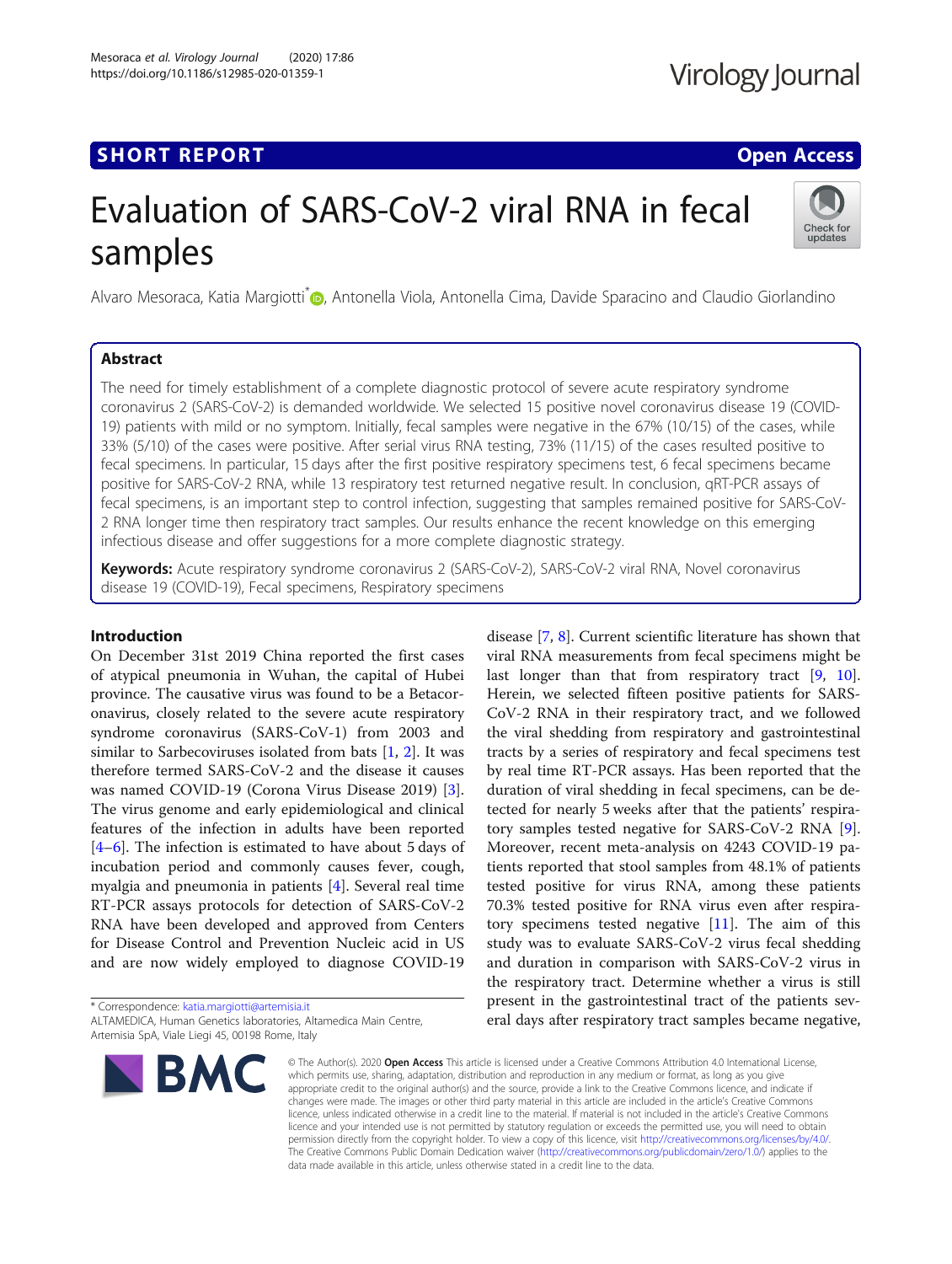| Case           | Gender    | Symptoms | Specimens | $1-10$ days | 15-25 days | 30-40 days |
|----------------|-----------|----------|-----------|-------------|------------|------------|
| $\mathbf{1}$   | M         | Fever    | <b>RT</b> | Positive    | Positive   | Negative   |
|                |           |          | FS        | Negative    | Positive   | Positive   |
| $\overline{2}$ | M         | none     | RT        | Positive    | Negative   | Negative   |
|                |           |          | FS        | Negative    | Negative   | Negative   |
| $\overline{3}$ | M         | Fever    | RT        | Positive    | Negative   | Negative   |
|                |           |          | FS        | Negative    | Negative   | Negative   |
| $\overline{4}$ | M         | none     | <b>RT</b> | Positive    | Negative   | Negative   |
|                |           |          | FS        | Negative    | Positive   | Positive   |
| 5              | M         | Fever    | <b>RT</b> | Positive    | Negative   | Negative   |
|                |           |          | FS        | Positive    | Positive   | Negative   |
| 6              | M         | none     | RT        | Positive    | Negative   | Negative   |
|                |           |          | FS        | Negative    | Positive   | Positive   |
| $\overline{7}$ | M         | none     | <b>RT</b> | Positive    | Negative   | Negative   |
|                |           |          | FS        | Negative    | Positive   | Negative   |
| 8              | ${\sf M}$ | Fever    | <b>RT</b> | Positive    | Negative   | Negative   |
|                |           |          | FS        | Negative    | Negative   | Negative   |
| 9              | M         | none     | <b>RT</b> | Positive    | Positive   | Positive   |
|                |           |          | <b>FS</b> | Positive    | Positive   | Negative   |
| 10             | F         | Fever    | RT        | Positive    | Negative   | Negative   |
|                |           |          | FS        | Negative    | Positive   | Positive   |
| 11             | F         | none     | RT        | Positive    | Negative   | Negative   |
|                |           |          | FS        | Positive    | Positive   | Negative   |
| 12             | F         | none     | <b>RT</b> | Positive    | Negative   | Negative   |
|                |           |          | <b>FS</b> | Positive    | Positive   | Negative   |
| 13             | F         | none     | <b>RT</b> | Positive    | Negative   | Negative   |
|                |           |          | FS        | Negative    | Negative   | Negative   |
| 14             | F         | none     | <b>RT</b> | Positive    | Negative   | Negative   |
|                |           |          | <b>FS</b> | Positive    | Positive   | Negative   |
| 15             | F         | Fever    | RT        | Positive    | Negative   | Negative   |
|                |           |          | FS        | Negative    | Positive   | Positive   |

Table 1 Patients respiratory and fecal specimens results for SARS-CoV-2 RNA test

RT Respiratory tract, FS Fecal specimens, F Female, M Male

is important in order to understand and define a complete diagnostic strategy for SARS-CoV-2 viral infection.

### Results and discussion

Between March 4 and April 20, 2020, we collected every 5 days respiratory and fecal specimens from fifteen COVID-19 patients. All 15 samples tested positive in their respiratory swab in the first 10 days, when all internal controls exhibit the expected performance, a specimen is considered positive if two out of three SARS-CoV-2 target genes (gene E, gene N, gene ORF1ab) showed a cycle threshold (CT) values  $\leq 41$ , as indicated on manufactural guidelines (Novel Coronavirus (2019 nCoV) Real Time Multiplex RT-PCR kit, LifeRiver Ltd).

Among this 15 samples 67% (10/15) tested negative in their fecal specimens, and 33% (5/10) tested positive in their fecal specimens as well (Table 1). Of the 10 patients with fecal sample negative in the first 10 days, 6 samples became positive 2 weeks after their first positive respiratory tract test as shown in Table 1. Out of this 11 fecal specimens positive for SARS-CoV-2 RNA virus, 6 samples remained positive until the end of the sampling for additional 15 days as shown in Table 1. Interesting, 4 patients had fecal samples positive test 25 days more than their respiratory tract test (Table 1). Our data are in accordance with previous study were has been shown that rectal swabs can become and remain positive for longer time after the respiratory specimens testing had become negative [\[9](#page-2-0), [10\]](#page-2-0). Even though patients had mild